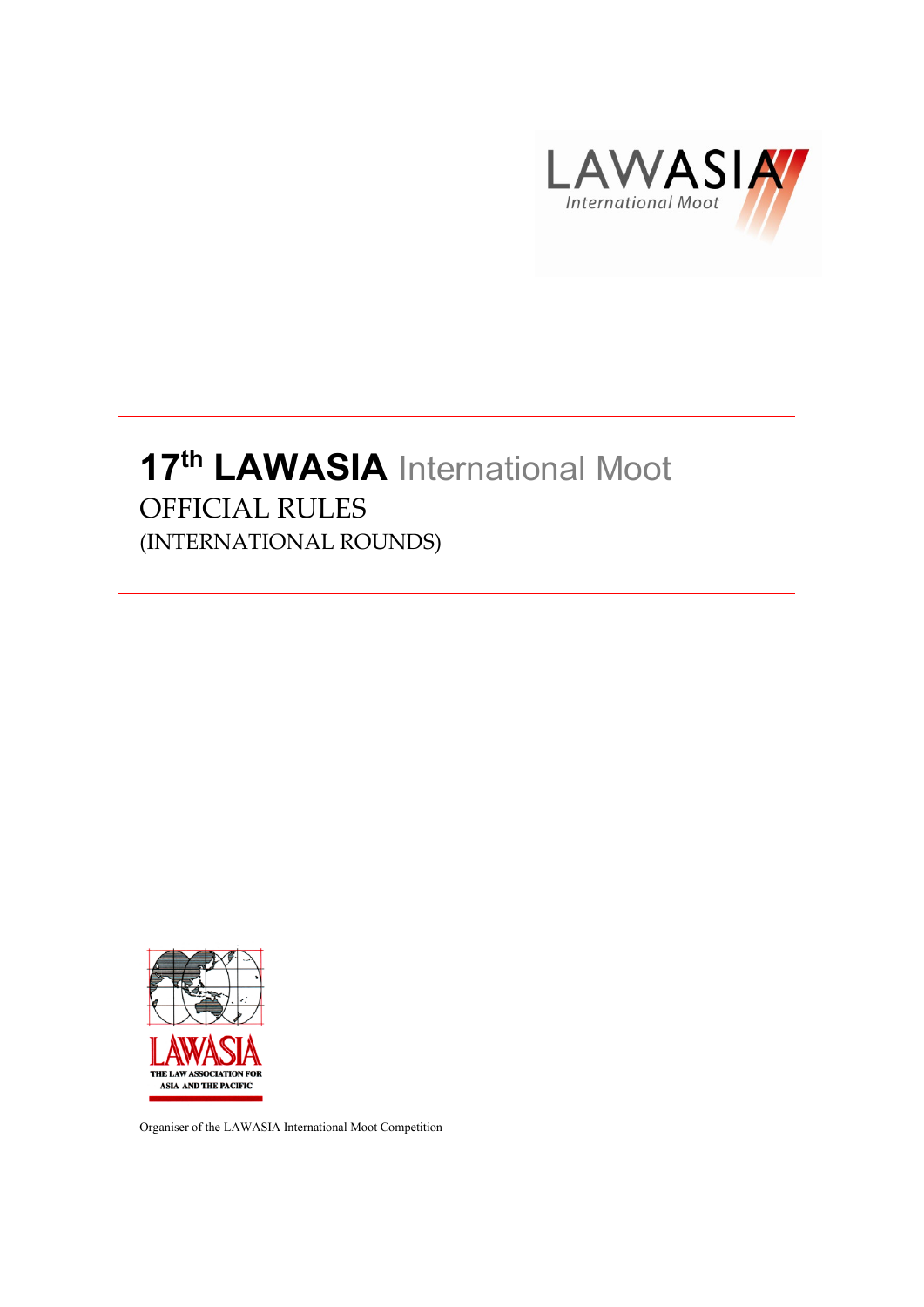# **OFFICIAL RULES**

#### **1. Organisation**

The LAWASIA International Moot Competition ("Competition") is held in conjunction with the annual LAWASIA Conference. It will be organised by the LAWASIA Moot Standing Committee ("Moot Committee").

#### **2. Language**

The language of the Competition is English and interpreters will not be available. However, judges will be mindful of the difficulties faced by mooters arguing in a language other than their own.

#### **3. Membership and Eligibility of Teams**

- 3.1 Each team shall consist of a minimum of two members and a maximum of three members, each of whom:
	- (a) is pursuing an undergraduate law degree or a bar qualifying course or its equivalent, or
	- (b) is undertaking a first graduate degree in a legal field (not including Ph.D., S.JD and its equivalent unless express prior approval from the Competition Administrator has been obtained); and
	- (c) is enrolled at a law school in the country that he or she represents as a full time or part-time student as at the date of the deadline of registration of the team for the international rounds; and
	- (d) has not been admitted as an advocate and solicitor, barrister, attorney, legal practitioner or equivalent in their respective jurisdiction.
- 3.2 Members of each team must be students from the same law school.
- 3.3 The names of the members of each team shall be given to the Moot Committee on the date of registration.
- 3.4 Each team will be given a team number upon payment of registration fees.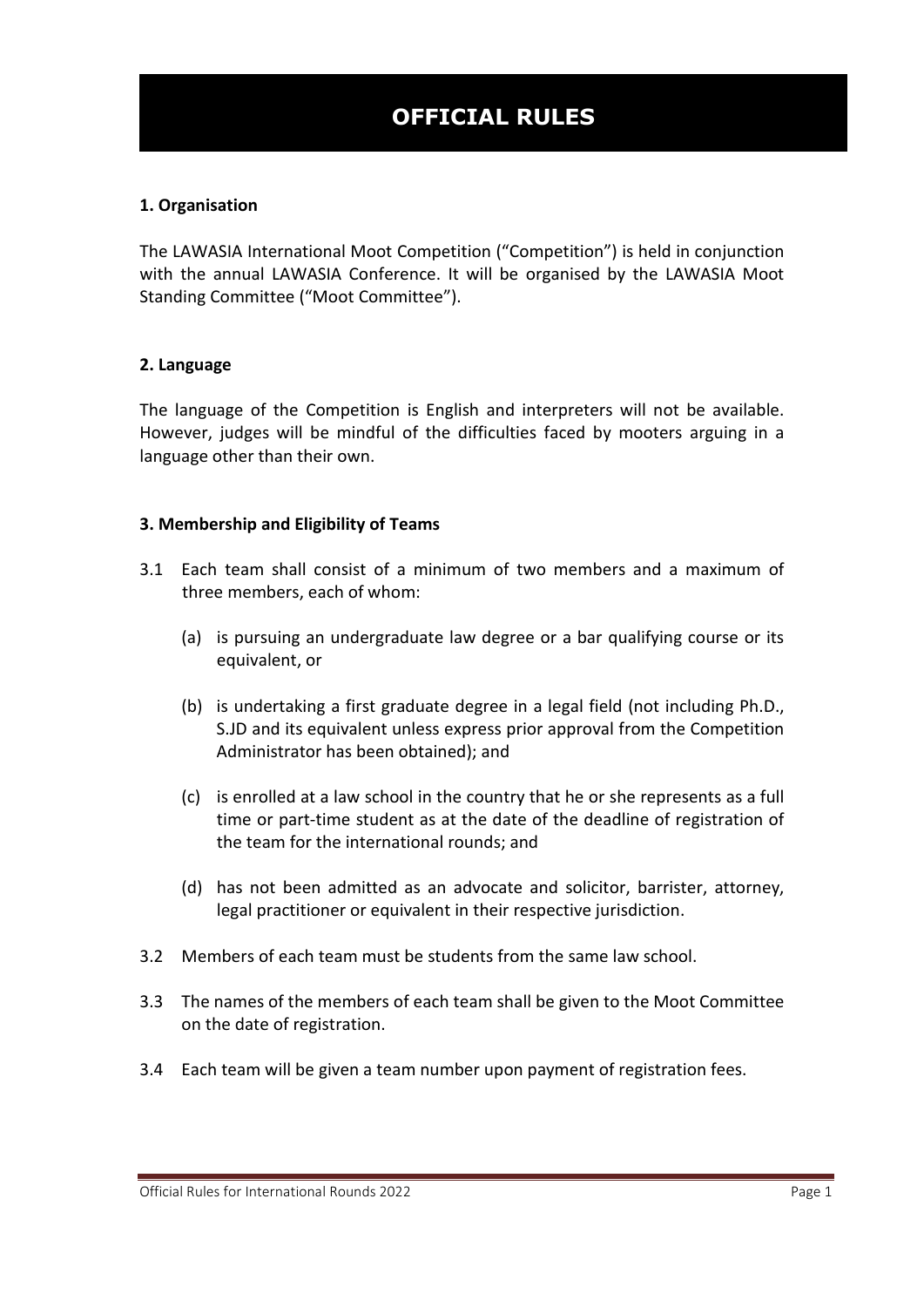#### **4. Number of Participating Teams**

The Moot Committee will decide on the maximum number of participating teams each year as well as the maximum number of teams that represents one particular country.

#### **5. Assistance**

- 5.1 Teams may not have any outside assistance in the preparation or presentation of their cases other than general guidance on the issues involved and research sources.
- 5.2 Coaches accompanying the teams to the competition shall be a member of the staff of the law school.

#### **6. The Moot Problem**

- 6.1 The moot problem shall involve issues of international or LAWASIA interest. It must be concerned solely with a point or points of law to be decided by the Moot Committee.
- 6.2 The moot problem will be announced at an appointed date and the same problem will be used throughout the Competition.
- 6.3 Any ambiguities will be sent to the Moot Committee. The Moot Committee may then resolve the ambiguities at its absolute discretion. Clarifications will be communicated to the participating teams.
- 6.4 Teams are expected to prepare arguments for both the Claimant and the Respondent.

#### **7. The Competition**

- 7.1 The number of teams competing, and the structure of the competition shall be decided by the Moot Committee.
- 7.2 The Moot Committee has the absolute discretion to decide whether to award the prizes available in the competition.
- 7.3 The marks awarded in each round shall be published at the end of each round.
- 7.4 The Best Mooter shall be decided by the Moot Committee taking into consideration the total individual points in the general rounds as well as comments from the judges on the performance of the mooters.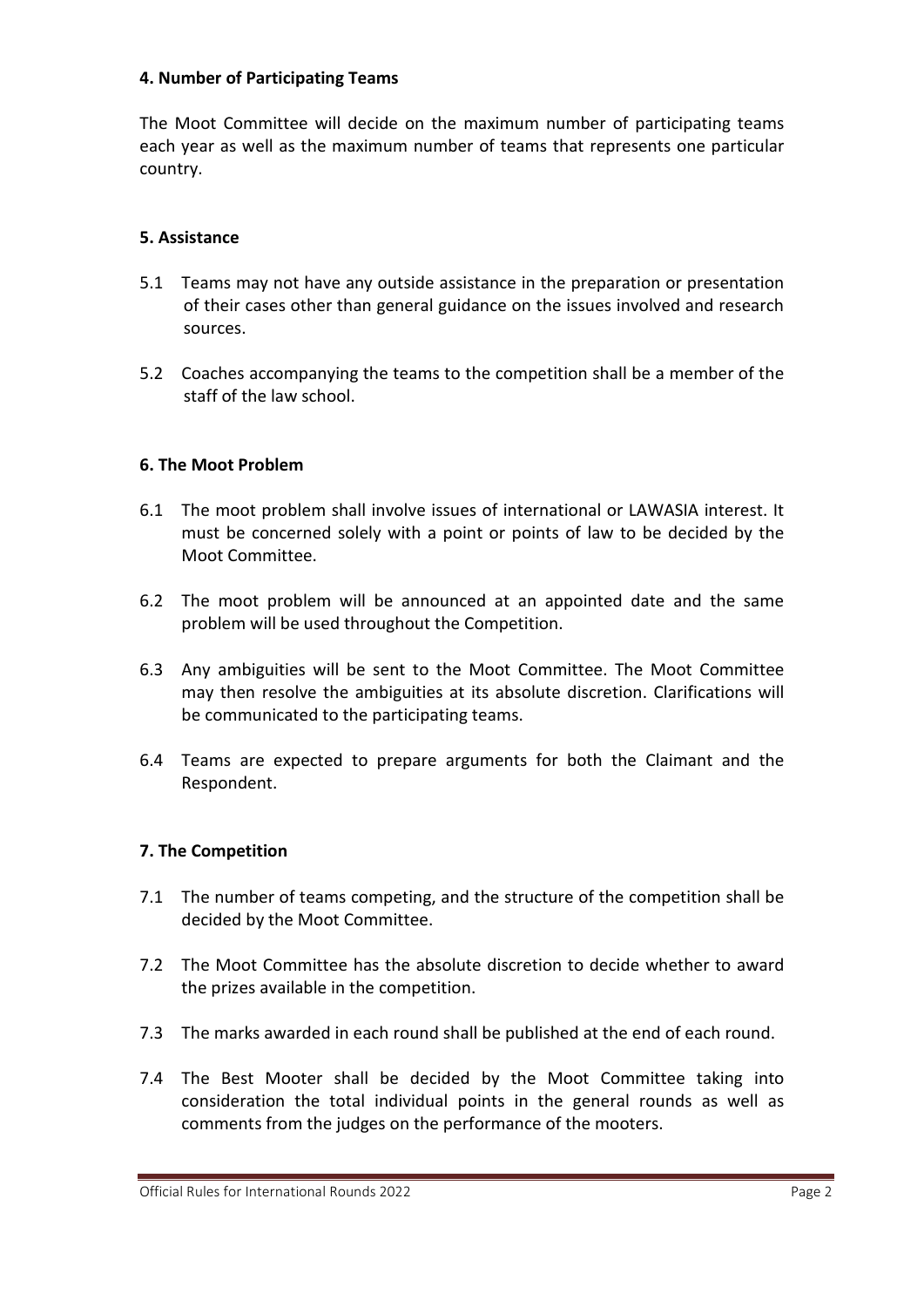- 7.5 The team in the opinion of the Moot Committee that best exhibits the LAWASIA spirit and values of fellowship, scholarship, and amity in the international rounds will be awarded The Spirit of LAWASIA Trophy.
- 7.6 The team in the opinion of the Moot Committee that best demonstrates the most effort under difficult and challenging circumstances in the international rounds will be awarded The Best Endeavour Award.
- 7.7 The winning team in the final of the Oral Rounds of the Competition will be awarded the LAWASIA Best Oralist Team.
- 7.8 The winning team will not necessarily be the team for which judgment may be given on the law.

# **8. Judging the Competition**

- 8.1 Each general round moot shall be held before a panel of judges appointed by the Moot Committee. The Moot Committee has the absolute discretion to make the selection and allocation of judges for the competition.
- 8.2 Each panel of judges shall consist of three judges. The Moot Committee reserves the right to have two member panels if for whatever reasons a threemember panel cannot be constituted. The Moot Committee also reserves the right to have more than three judges sitting in a panel during the finals of the Moot Competition.
- 8.3 The presiding judge shall be the most senior judge, or as decided by the Moot Committee.
- 8.4 Each judge shall complete an individual marking sheet for each participant in a moot.

# **9. Persons Eligible to Judge**

- 9.1 The Moot Committee shall determine the persons who are eligible to serve as judges in the Competition.
- 9.2 Undergraduate students may not act as judges. Postgraduate students may be eligible to serve as judges, but they must not be directly affiliated with any participating Team in the Moot Competition at which they are to judge.
- 9.3 Judges who are affiliated with a participating law school in the Competition either personally or professionally, may not act as a judge on a panel of any match involving teams from that law school.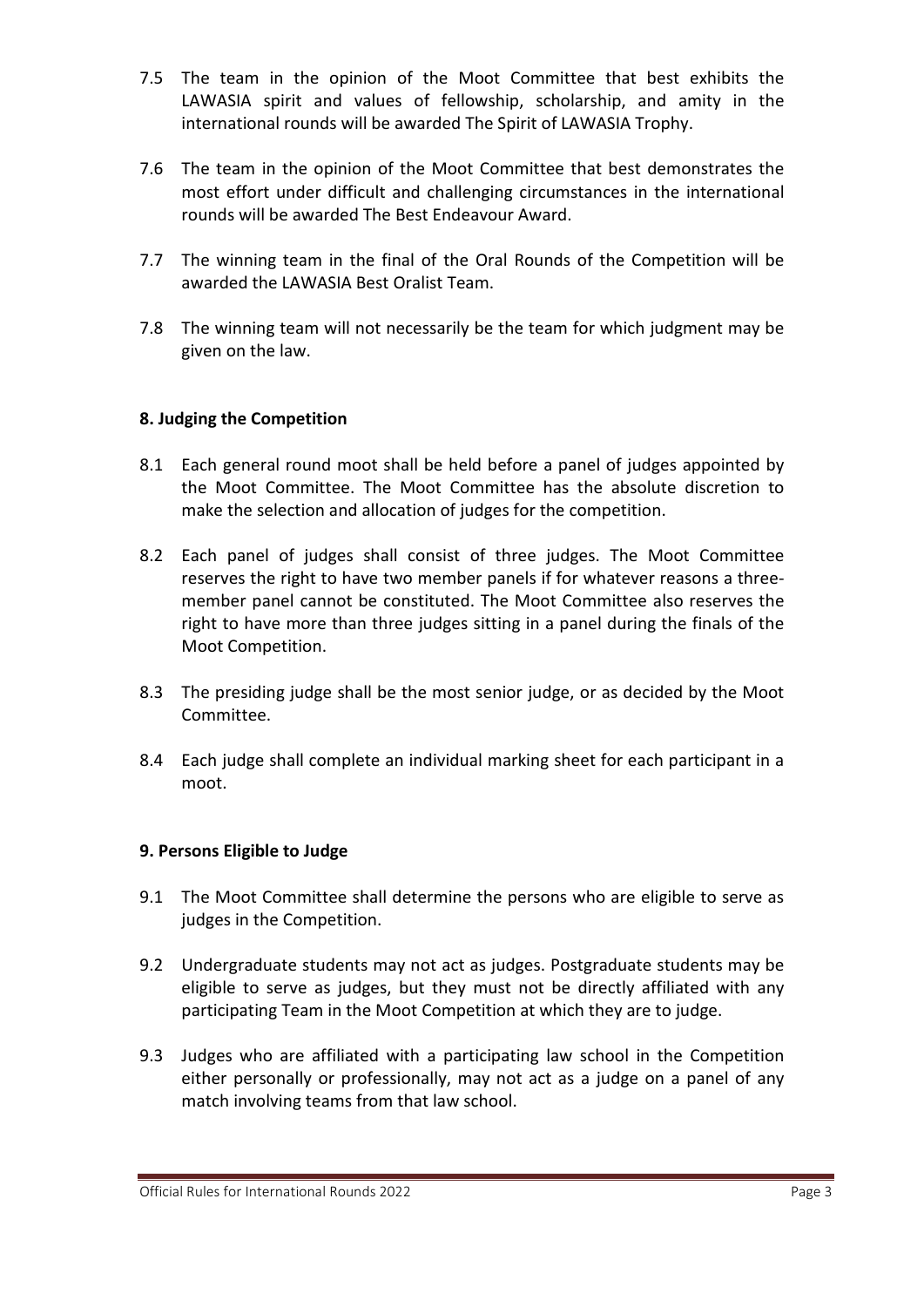9.4 The Competition Administrator has discretion to approve such a judge affiliated with a participating law school if, in his or her opinion it would not risk impartiality nor jeopardise impropriety.

# **10. Moot Oral Rounds**

# **10.1. General Rules in the Moot Oral Rounds**

# **10.1.1 Team members**

In any given oral round, each team (comprising two members) is allowed 45 minutes for the oral submission. This is apportioned accordingly to:

- (a) first mooter 20 minutes
- (b) second mooter 20 minutes
- (c) rebuttal or surrebuttal 5 minutes.

Judges have discretion to permit time extensions (on their own volition or upon request).

#### **10.1.2 Additional Counsel**

At each oral round, one additional team member may sit at the counsel table with the two mooters as counsel so long as he or she is a registered team member. The team member acting as counsel need not necessarily be the same team member in each round.

# **10.1.3 Attire during the Oral Rounds**

Unless otherwise instructed by the Moot Committee, team members must attend the oral rounds in business attire, i.e. dark suits with tie for men and dark suits with skirt or trousers for ladies.

#### **10.2 Oral Submission**

#### **10.2.1 Order of Oral Submission**

(a) The order of the oral submission in each moot round of the Competition is:

Claimant Mooter 1 Claimant Mooter 2 Respondent Mooter 1 Respondent Mooter 2 Rebuttal (Claimant Mooter 1 or 2) Surrebuttal (Respondent Mooter 1 or 2).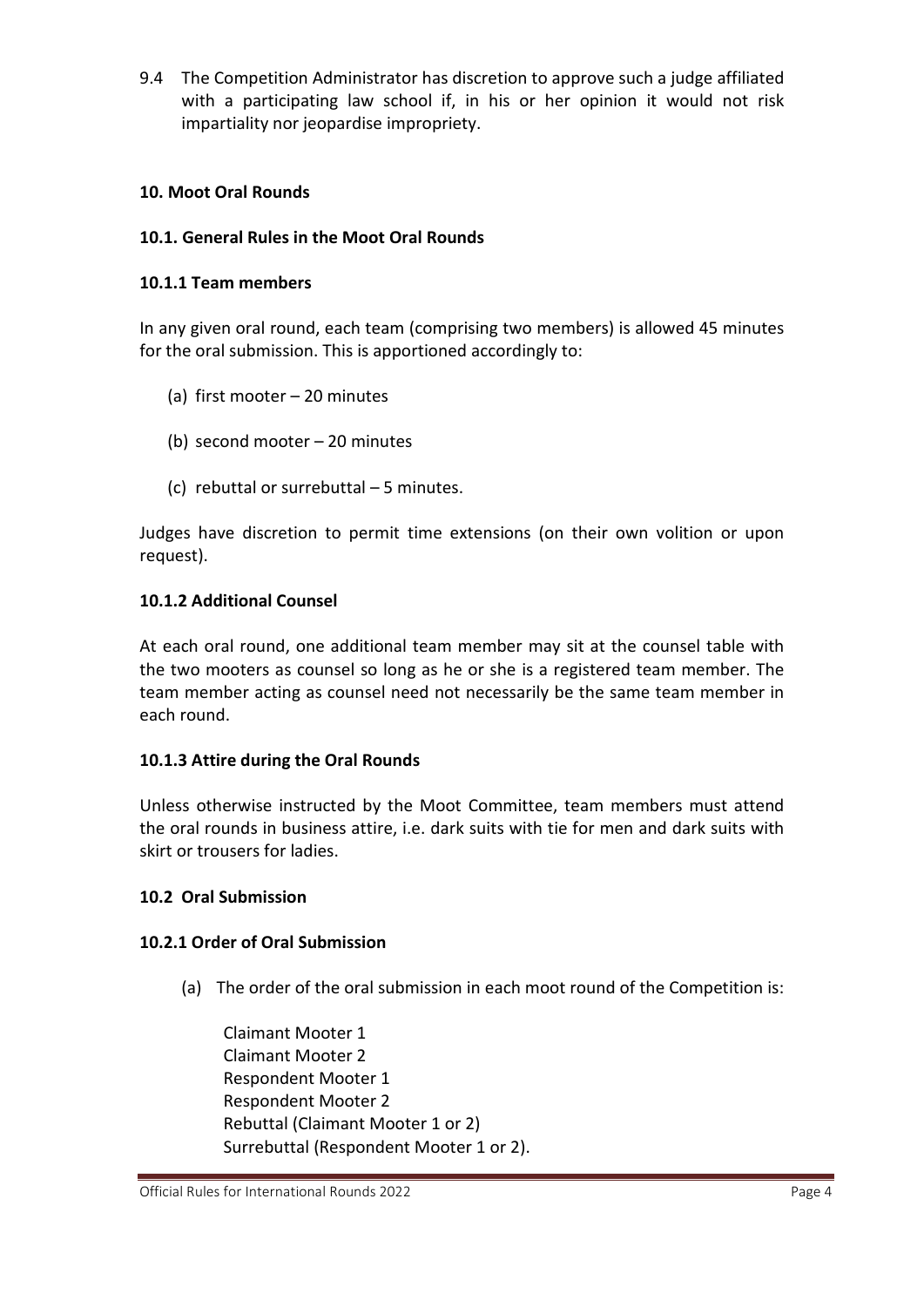(b) The judges have full discretion to permit variation to the order of pleadings.

#### **10.2.2 Scope of Pleadings**

- (a) The claimant's rebuttal is limited to the scope of the respondent's pleadings.
- (b) The respondent's surrebuttal is limited to the scope of the claimant's rebuttal, unless the claimant has waived rebuttal, in which case there shall be no surrebuttal.

#### **10.3 Failure to attend an Oral Round**

- (a) If a team does not appear for a scheduled oral round, the moot shall proceed *ex parte*. The team that failed to appear forfeits all the round's total points. In such instances, the Moot Committee shall in its absolute discretion decide on the scoring system as appropriate taking into consideration the moot competition structure and to ensure that all teams are judged fairly on their performance.
- (b) The team which presents its pleadings shall be given scores by the judges to the degree possible as if the opposing team had been in attendance and presenting its arguments. The Competition Administrator may, at his or her absolute discretion, schedule an *ex parte* proceeding for the absent team if time permits.

#### **10.4 Communications During Competition**

- (a) Only oral communications are permitted during the oral rounds.
- (b) Other than the oral submissions, there shall be no other forms of communication to any judge, and this includes but are not limited to any form of documents whether in writing or otherwise, pictures, charts, diagrams as well any video or audio recordings.

#### **10.4.1 Communication between Counsel and Judges During Moot Rounds**

A mooter may communicate with the judges, and the judges may communicate with that mooter, during the mooter's allotted speaking time.

#### **10.4.2 Communication and Activity at Counsel Table During Moot Rounds**

(a) Moot communication at the counsel table during oral rounds must be minimised so as to avoid distractions i.e. noise, outbursts, or other improper conduct. All communication at the counsel table shall be in writing only.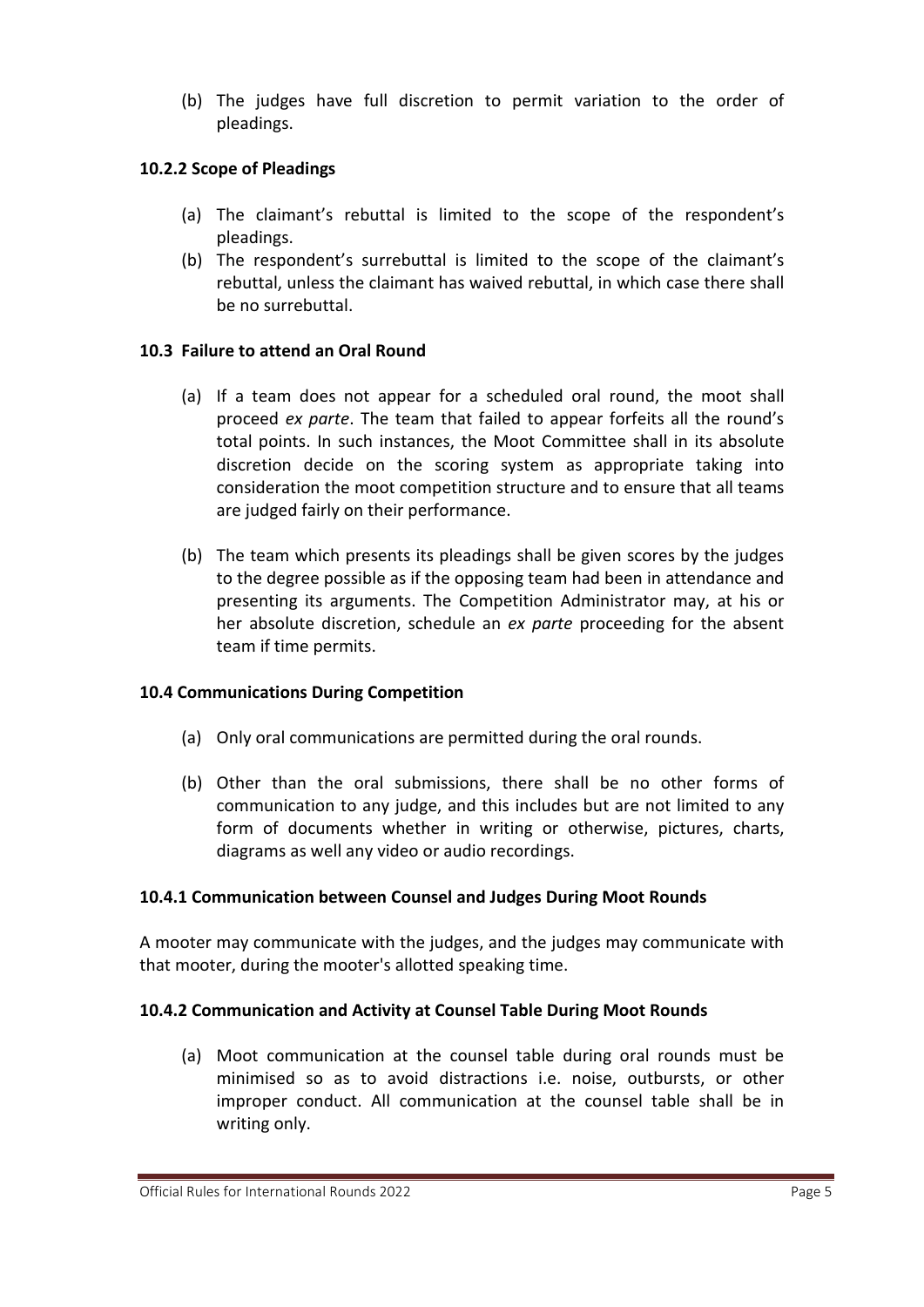(b) However, a mooter may orally consult with his teammates only with the permission of the judges during his allotted speaking time.

# **10.4.3 Inappropriate Communication During Oral Rounds**

Team members at the counsel table shall not communicate either orally or in writing with spectators or other team members not present at the counsel table.

# **10.5 Spectators**

All oral rounds are open to the public. Teams may be requested to limit the number of spectators in a courtroom during the oral rounds. Priority will be given to coaches, advisors, or other spectators affiliated with the teams taking part in that oral round.

# **10.6 Audio and Videotaping**

No audio or videotaping of a moot round is permitted without the advance permission of the Competition Administrator. The Moot Committee reserves all rights to the audio and videotaping, or any other form of audio or visual reproduction, of any moot round or part thereof. All participating teams are deemed to have consented to the taping and broadcasting of that round.

# **10.7 Use of Mobile Devices, Computers and Laptops**

During any oral round, mooters who are submitting and team members seated at counsel table may not use laptops, computers, tablets, mobile phones or any other computing device. Teams are responsible to ensure strict compliance with this rule. If there is a violation the Competition Administrator must be informed immediately during or after the moot round has ended. The Competition Administrator has discretion to impose a penalty on teams that violate this rule.

# **11. Scoring for the Oral Rounds**.

# **11.1 Basis for Scores**

- (a) Teams shall be judged on the quality of their overall performances, which includes the merits of the case.
- (b) Notwithstanding the scoring system hereinafter set out, the Moot Committee shall in its absolute discretion vary the scoring system as appropriate taking into consideration the moot competition structure. Such variation in the scoring system shall be announced to the participating teams on or before the commencement of the competition.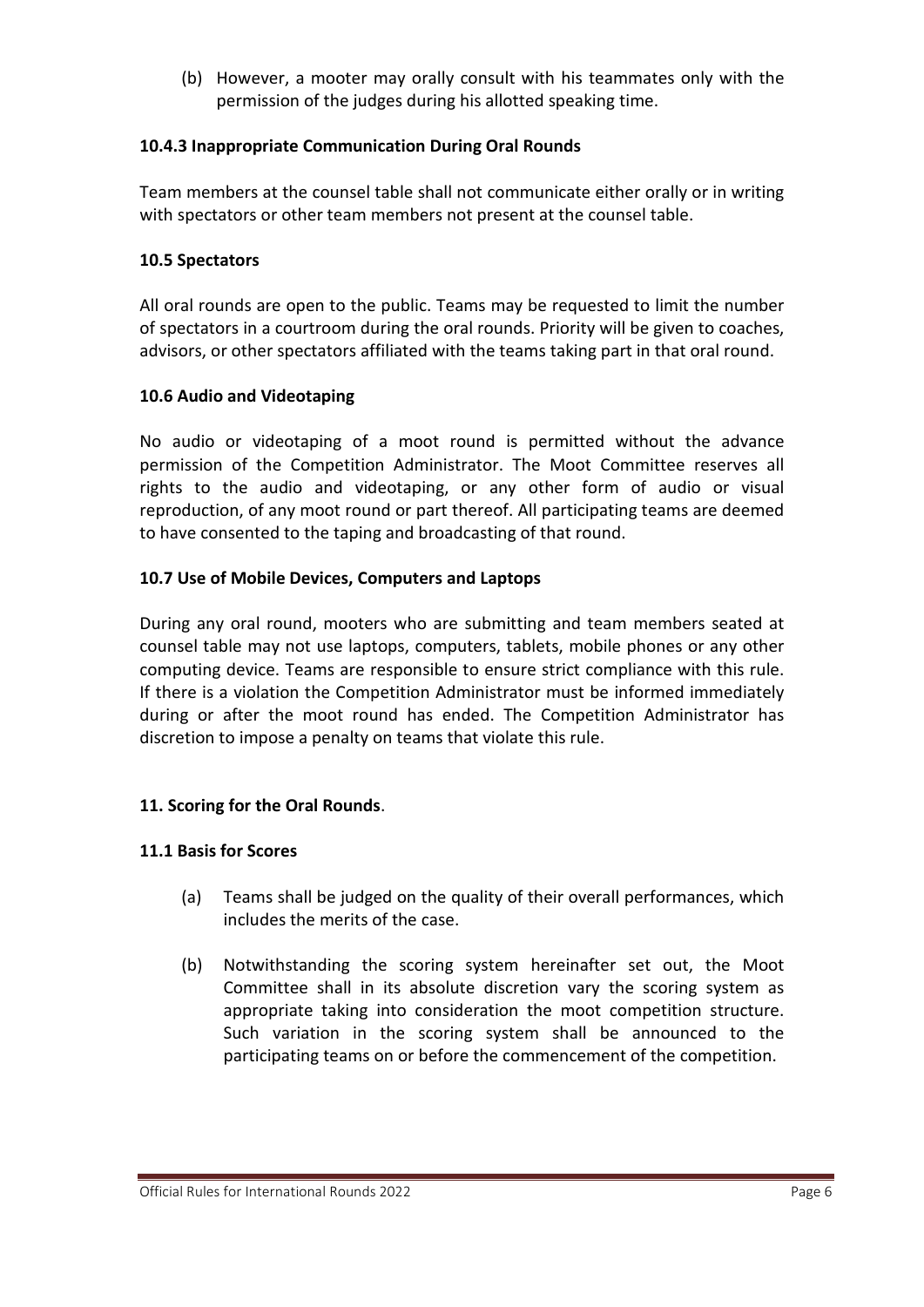# **11.2 Judging the Oral Rounds**

The Moot Committee shall decide on the judges for the oral rounds. A panel of three judges shall score each mooter in a match at each oral round on a scale of 50 to 100 points.

# **11.3 Raw Scores for the Oral Rounds**

- (a) Raw Scores are the points awarded to the mooters by the judges.
- (b) In each match, a Team's Raw Score is the sum of the points of the three (3) judges for each of its two (2) mooters.
- (c) A Team's Total Raw Score in a particular round is the sum of the Team's Raw Scores in that round.
- (d) The calculation of Raw Scores shall be subject to the deduction of Penalty points under the provisions of Rule 12 below.

# **11.4 Round Points for the Oral Rounds**

- (a) In each match, a total of up to six (6) Round Points may be awarded based on a comparison of combined moot argument scores.
- (b) The Total Round Points for a team in a particular round will be the sum of the Rounds Points obtained by that team in that round.
- (c) The Rounds Points are awarded to a team in the following manner:-
	- The sum of each judge's Raw Score for the Claimant Mooter 1 and Claimant Mooter 2 is compared to the sum of the judge's Raw Scores for Respondent Mooter 1 and Respondent Mooter 2.
	- For each judge, the Team with the higher combined mooter Raw Scores is awarded two (2) Round Points. If in any such comparison, the two Teams' scores are equal, each Team is awarded one (1) Round Point.

# **11.5 Two Judge Panels**

If only two judges score a given Moot match, the Competition Administrator shall create a third score by averaging the scores of the two judges.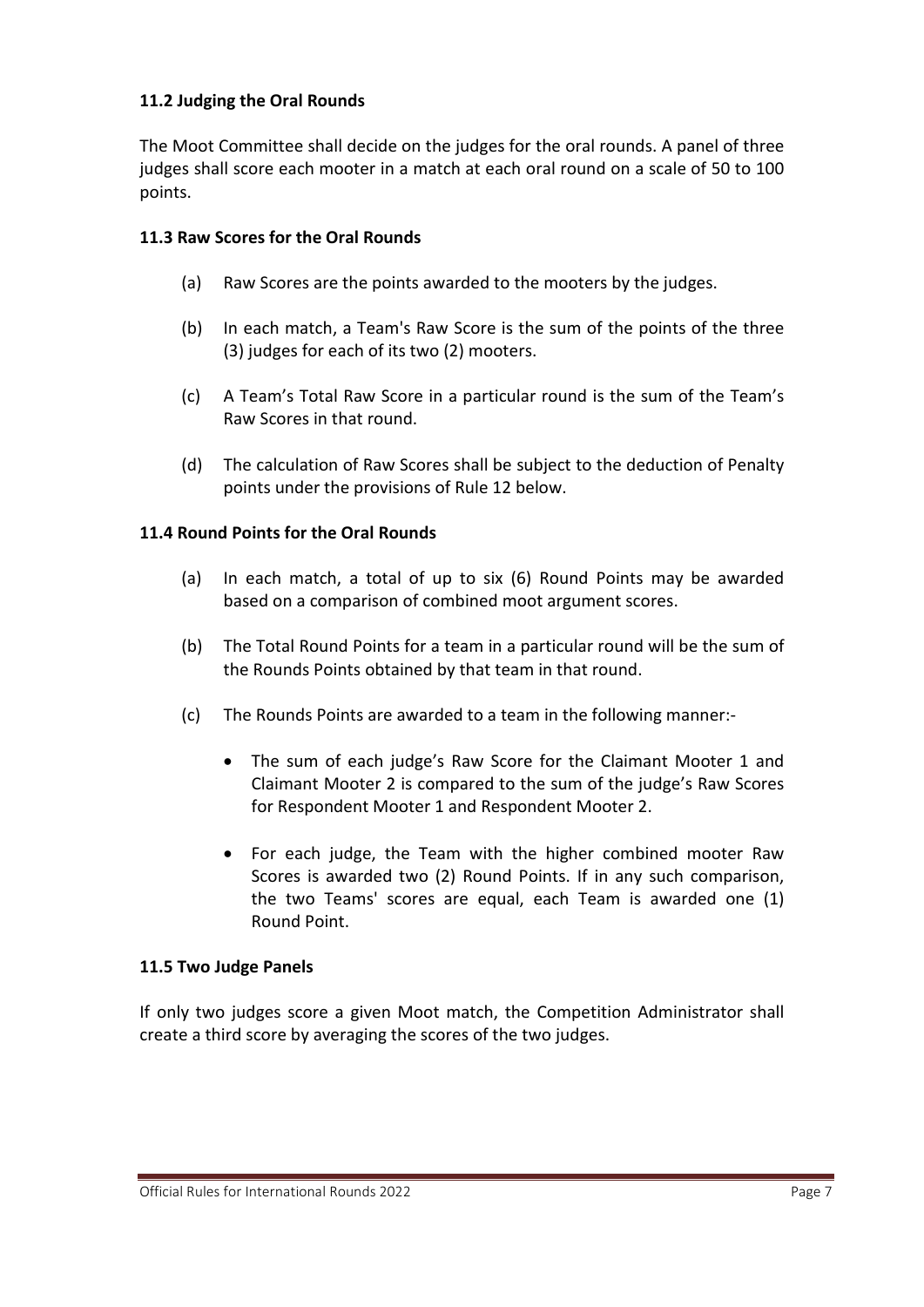# **11.6 Determination of Winners and Rankings**

# **11.6.1 Determining the Winner of a Match**

In any given match, the Team receiving the greater number of six (6) available Round Points wins the match. If the two Teams have equal number of Rounds Points, the Team with the higher Team Raw Scores wins the match. If the two Teams have an equal number of Round Points and an equal Team Raw Score, the match is a draw.

# **11.6.2 Round Rankings**

- (a) Teams shall be ranked in their respective groups (where applicable) by the number of wins in a particular round, from highest to lowest.
- (b) If two or more Teams have the same number of wins, the Team having the higher Total Rounds Points from that round shall be ranked higher.
- (c) If two or more Teams have the same number of wins and the same Total Round Points, the Team with the higher Total Raw Scores from that round shall be ranked higher.
- (d) The scoring and round ranking system prescribed herein applies to both the Preliminary Rounds and the Final Rounds (and where applicable, the Quarter-Final and Semi-Final Rounds).

# **11.6.3 Tie-Breaking Procedure**

If two or more Teams are tied after application of Rule 11.6.2, and the outcome of the determination does not affect (a) any Team's entry into the subsequent round, or (b) the pairing of any Teams in the subsequent round of the Moot Competition, the Teams shall be ranked equally. If, however, further determination is necessary (under either (a) or (b) above), the rankings shall be accomplished as follows:

- (a) If only two Teams are tied and if the tied Teams have faced each other in the Preliminary Rounds, the winner of that match shall be ranked higher.
- (b) If only two Teams are tied and the Teams have not faced each other in earlier Rounds, and time permits, the Administrator may schedule a match between the two Teams, with the Team with the lower Team number acting for the Claimant. The match shall be conducted according to the scoring Rules for Preliminary Rounds. The winner of the match shall be ranked higher.

If neither of these methods breaks the tie, the Competition Administrator shall determine the method for breaking the tie.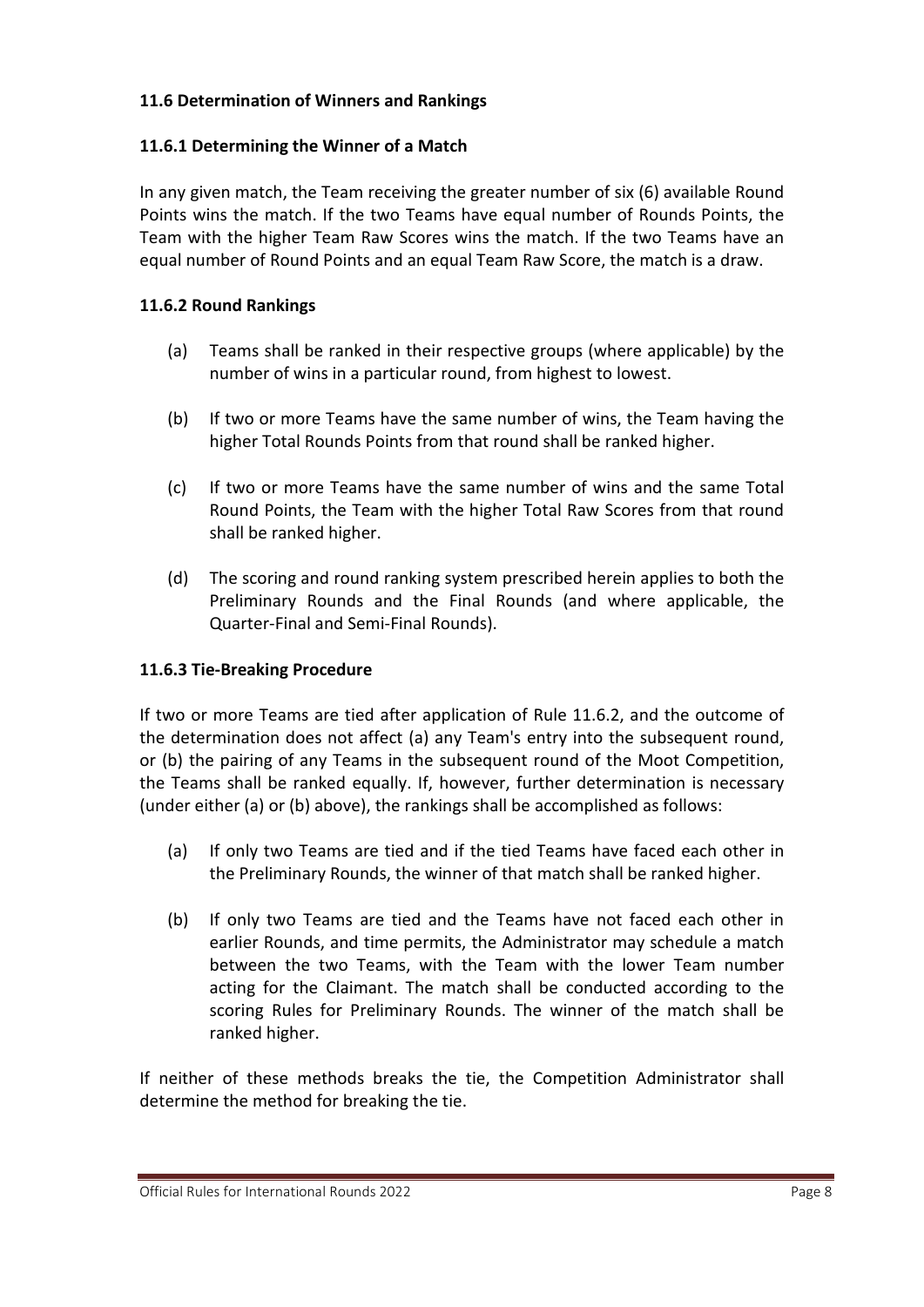#### **11.7 Reporting of Results**

After the conclusion of the Competition, the following shall be made available in soft copies for each Team participating in the Competition:

- (a) a copy of individual moot judge's scoresheets and Penalties, if any, with attendant comments, if any, from Preliminary Rounds of the Competition;
- (b) a copy of the Overall Rankings of the Preliminary Rounds of the Competition, with the Total accumulated Win-Loss records, Overall Raw Scores, and Overall Round Points;
- (c) a copy of the Mooter Rankings from the Preliminary Rounds of the Competition; and
- (d) a summary of the Advance Rounds of the Competition.

# **12. Penalties**

#### **12.1 Oral Round Penalties**

The Competition Administrator shall impose an oral round penalty at his or her discretion, if necessary after consultation with the judges, registrars, teams and spectators.

#### **12.2 Complaint Procedure**

- (a) If a team believes that an infraction of the Rules has occurred during an oral round, the team may notify the Resgistrar in writing within five (5) minutes of the conclusion of that oral round. If there is no Registrar, teams must approach the Competition Administrator with complaints.
- (b) Written notification shall clearly describe the violation and the parties involved in the violation.
- (c) The team shall not directly approach the judges regarding a violation of these Rules. When possible, the matter should be raised with the Registrar outside the attention of the judges.
- (d) Failure by any team to follow the procedures described in this paragraph shall result in a waiver of the team's complaint.
- (e) If one or more judges believe an infraction has occurred during an oral round, he or she shall notify the Registrar orally or in writing within five (5) minutes of the completion of the moot round. When possible, the matter should be raised with the Registrar outside the attention of the other judges.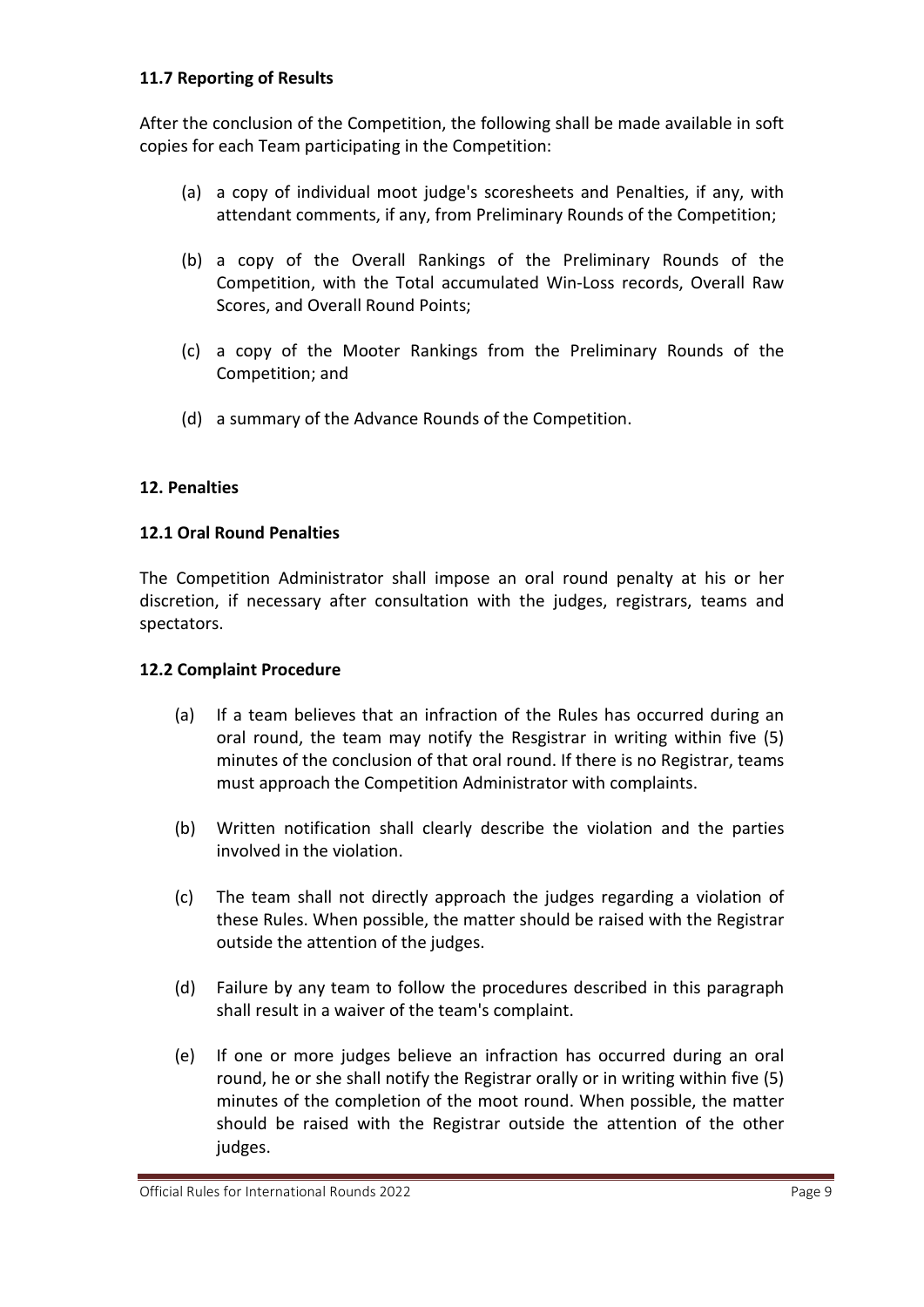# **12.3 Penalty Deduction**

Penalty deduction may be made only by the Competition Administrator. Judges are prohibited from deducting penalty points from the scores and must score the oral round as if no violation occurred.

# **12.4 Activity Subject to Oral Round Penalties**

Penalties may be assessed for violations during an oral round by reference to rule 10 above. The Administrator shall deduct the Penalty amount from each judge's combined score (the sum of the judge's score for Mooter 1 and Mooter 2) prior to determining the Moot Round Points. Alternatively, the Administrator may in his discretion deduct the Penalty amount only from a particular Mooter.

# **12.5 Discretionary Penalties**

In addition to the Penalties that may be deducted under Rule 12.4 above, the Competition Administrator may assess up to fifteen point Penalties for other violations of the letter or spirit of these Rules. The size of the Penalty shall correspond to the degree of the violation in the judgment of the Competition Administrator. Discretionary Penalties shall be imposed only by the Competition Administrator. Such violations may include:

- (a) poor sportsmanship;
- (b) submitting numerous frivolous complaints against other teams;
- (c) engaging in inappropriate behaviour at the counsel table during the moot rounds;
- (d) displaying obvious disregard for the procedures or requirements outlined in the Rules.

# **12.6 Notice and Appeals**

- (a) The Competition Administrator shall notify teams of his or her decision regarding imposition of any penalty as soon as possible.
- (b) The Competition Administrator shall, where it is practicable to do so, set a reasonable time limit by which either team may appeal the decision.
- (c) Upon submission of an appeal, the Competition Administrator shall consult with the Moot Committee in determining the appeal. The Moot Committee's decision on all appeals is final.